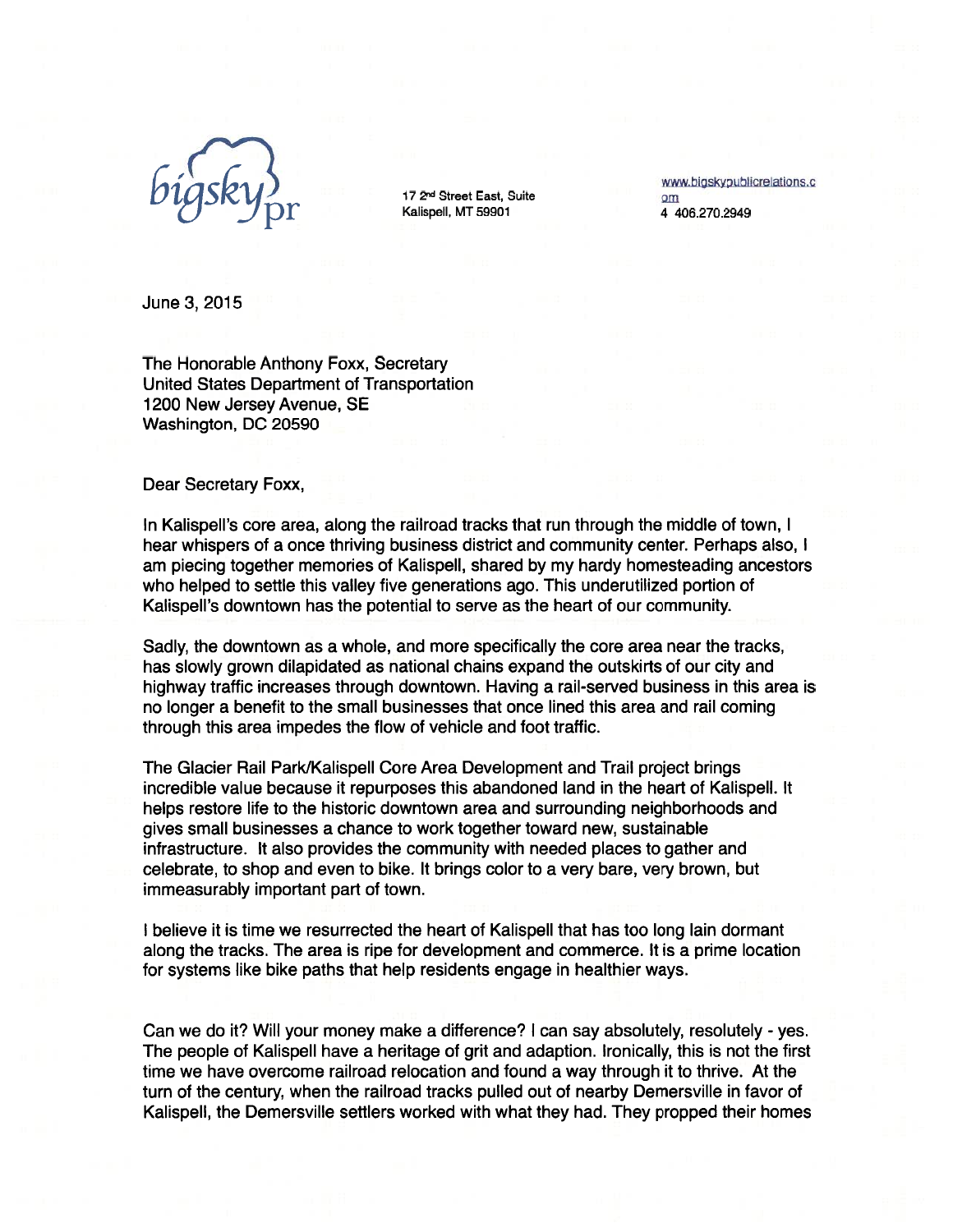and businesses up on locally harvested logs and rolled their buildings several miles into the fledgling Kalispell. They became some of its first citizens and were a critical part of its success. Their tenacity ensured that Kalispell flourished. In Kalispell, we recognize, plan and act to find the way to a better future.

These stories matter, my story matters — each story we are writing today matters. They are the stories that show this town knows how to work creatively and effectively to use resources. They are what make us human and bind us together as a community.

The Glacier Rail Park/Kalispell Core Area Development and Trail project is critical to sustaining and growing new small businesses in Kalispell. It will serve many purposes including providing businesses that require rail with an environment better suited to growth and collaboration. It also literally lays the groundwork for community space that allows us to raise children who value teamwork, respect others and to contribute to society. Without a revitalized core area, Kalispell is steamrolling toward urban sprawl that at its center has no heart.

As a town, we are at a tipping point — fight for our legacy or commercialize and eliminate the tenants that make small town life special. Kalispell's core area deserves a second chance. We are preparing to do something that will provide a return in both economic impact and positive societal change. Will you join with me in fighting for community and small businesses? <sup>I</sup> urge you partner with us. Approve the Tiger Grant for the Glacier Rail Park/Kalispell Core Area Development and Trail and then come celebrate being part of making a big difference for one very incredible small town.

Most sincerely,

**Courtenay Sprunger Big Sky Public Relations** 17 2<sup>nd</sup> Street East, Suite 214 Kalispell, MT 59901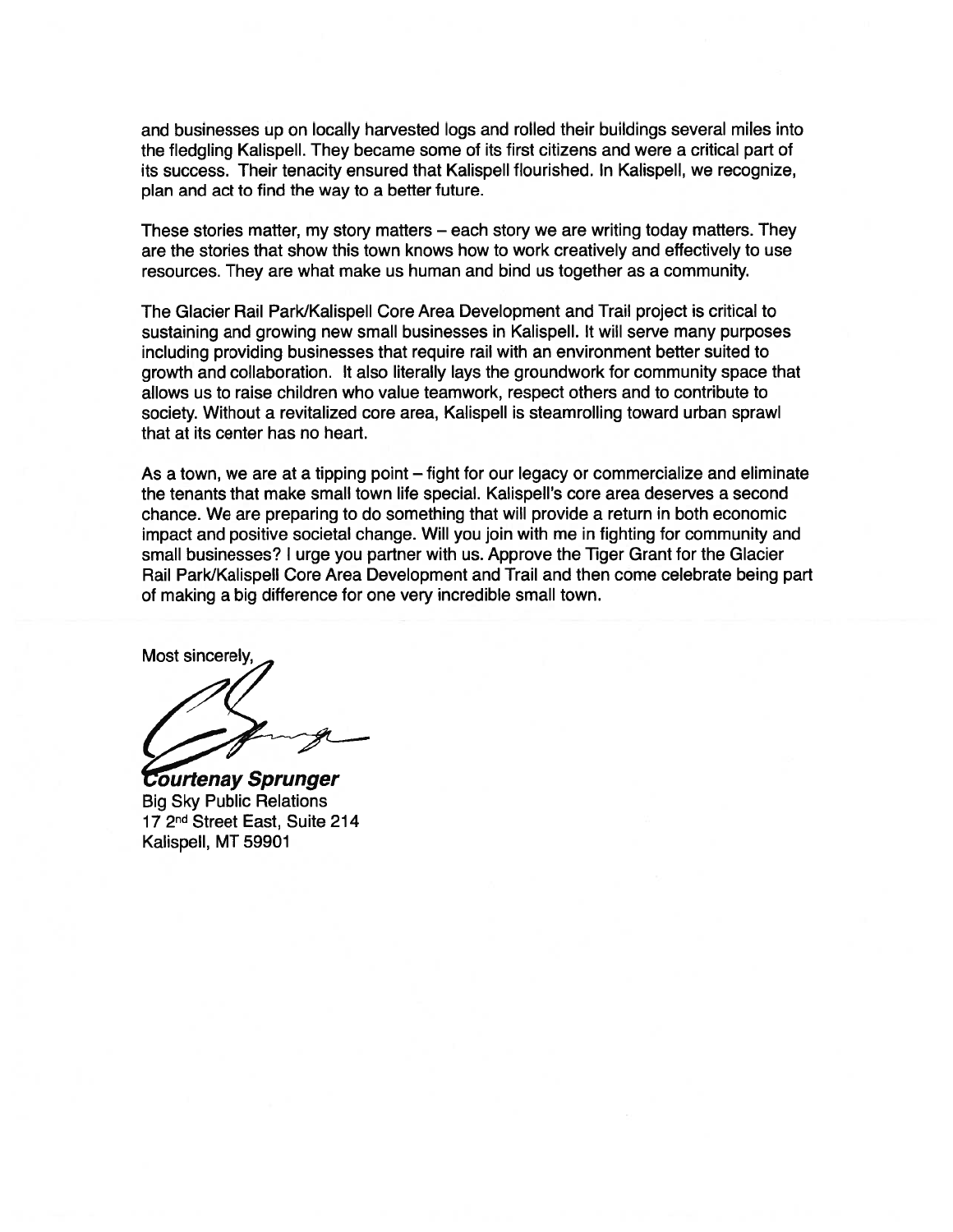

May 27, 2015

The Honorable Anthony Foxx, Secretary United States Department of Transportation 1200 New Jersey Avenue, SE Washington, DC 20590

RE: Glacier Rail Park/Kalispell Core Area Development and Trail

Dear Mr. Foxx,

<sup>I</sup> am writing you today to convey my support of the Glacier Rail Park/Kalispell Core Area Development and Trail project. The scale of the project requires funding assistance from the US DOT TIGER 2015 Discretionary Grant Program. The completion of this project will result in countless benefits for the region and community as a whole.

The project will contribute greatly to the creation of jobs, diversifying the economy and tax base and leveraging private investment in community redevelopment. It will also significantly benefit the disadvantaged section of the community. By constructing <sup>a</sup> new Glacier Rail Park in the reclaimed gravel pit east of Kalispell, moving the rail-service to the rail park and converting the old rail line through Kalispell into a 2-mile bike and pedestrian trail, the community will achieve <sup>a</sup> safer alternative means of transportation. This alternative transportation route will create <sup>a</sup> connection between the citizens of the economically disadvantaged section of the community to an area that provides an increased number of work and educational opportunities.

<sup>I</sup> am in full support of converting the vacant 44 acres of blighted brownfields into <sup>a</sup> new thriving center of the community. The result of the project will be both immediate and long-term with the job creation, improved infrastructure, an improved quality of life for community residents and <sup>a</sup> solid investment in the future.

Best Regards,

Donald A. Rich, CFP®, MS, MPASSM President Cornerstone Wealth Management Partners, PC

> office: 406.756.3787 toll: 800.735.8263 fax: 406.756.3791

60 Four Mile Drive, Suite 9 Kalispell, MT 59901 www.cornerstone-wealth.com office@cornerstone-wealth.com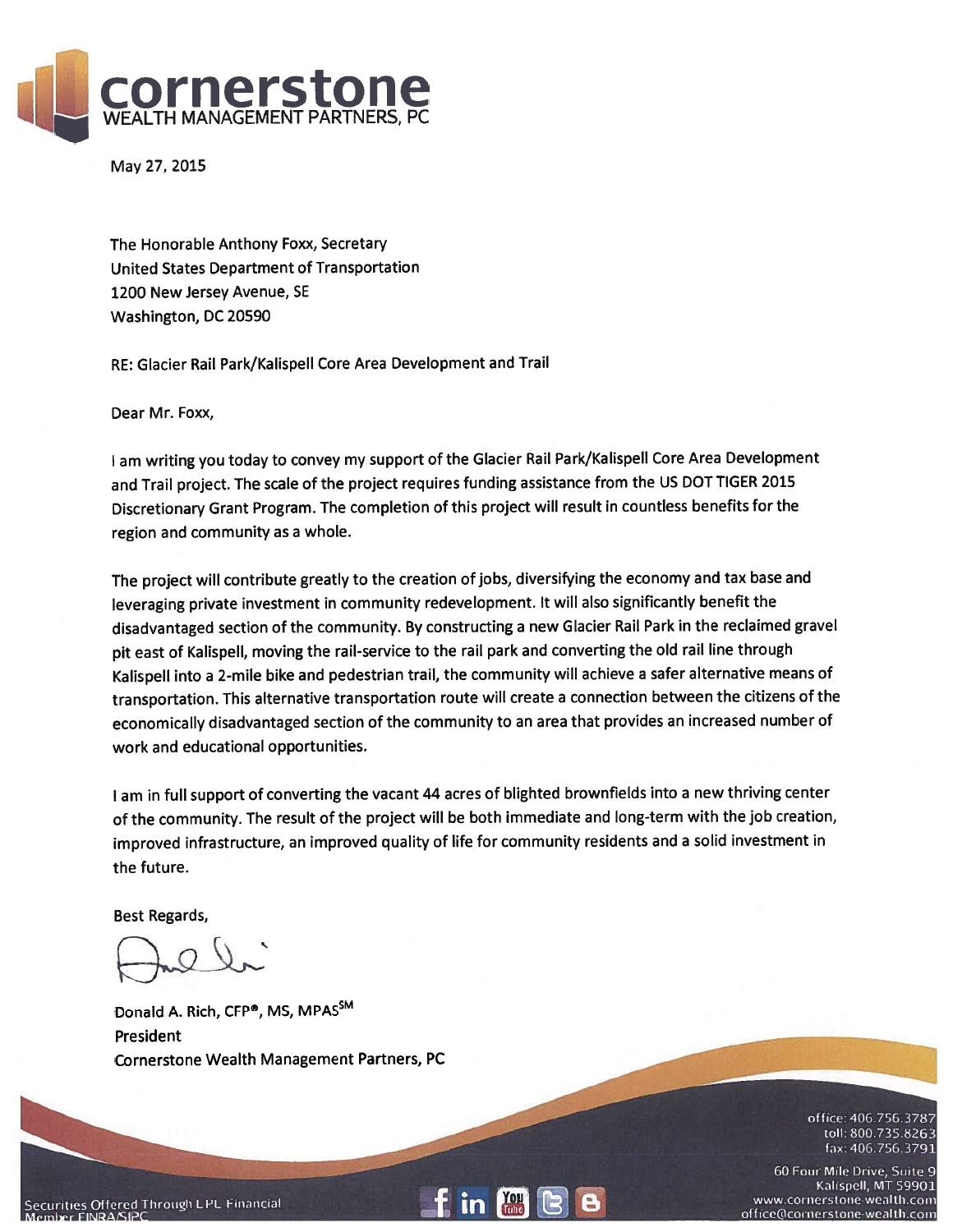

June 1,2015

The Honorable Anthony Foxx, Secretary United States Department of Transportation 1200 New Jersey Avenue, SE Washington, DC 20590

Re: US DOT Tiger 2015 Discretionary Grant Program : GLACIER RAIL PARK / KALISPELL CORE AREA DEVELOPMENT AND TRAIL

Dear Mr. Foxx,

Over the last several years, I've had the pleasure of watching the City of Kalispell inspire community support for a complete transformation of our city's downtown core. It's a subject that has taken a great deal of service and passion to complete, and one that is sorely needed. If you've never been to Kalispell, our historic downtown is severed in half by a railroad track that, over the years, has lost its usefulness and now serves only two clients. Our hope is, with the relocation of these clients to a new rail park and the conversion of these tracks into a vibrant pedestrian greenbelt, the entire community can benefit from the transformation of a blighted core severed by an antiquated railway, to a permeable, connected, organized, vibrant and enlightened downtown; one that creates new opportunity for smart development and years of growth for our downtown.

As a business owner located on the fringe of the blighted area, but also representing a firm of over 400 professionals, <sup>I</sup> speak from the point of view of not only aesthetic importance, but one of economic vitality as well. By allowing for the redevelopment of 44 acres of vacant, blighted, brownfields in the very core of our City to be revitalized into contributing businesses, services, and residential opportunities, we are literally supercharging our economy by adding density to our downtown, where folks will have the renewed opportunity to live, work and play, all within blocks of their homes. This new pedestrian vitality in the center of the community will add to the charm and allure of downtown Kalispell.

The City's Core Area Plan itself has already generated some reinvestment in the area, with the hopes that the rail park will in fact be completed. <sup>I</sup> believe that the TIGER grant is literally the key to catapulting further reinvestment forward, and the next necessary step to seeing our community's vision of the future realized.

<sup>I</sup> strongly urge you to support Kalispell's request for TIGER funding for this very important endeavor, and <sup>I</sup> hope you'll review the exciting design documents that portray our vision for Kalispell's future. Please feel free to email or call me if you have any questions or thoughts to add.

Our City's bright future depends upon your actions, and <sup>I</sup> thank you deeply for your thoughtful consideration.

Sincerely,

David Koel, AlA Associate Principal CTA ARCHITECTS ENGINEERS davidk@ctagroup.com 406-257-8172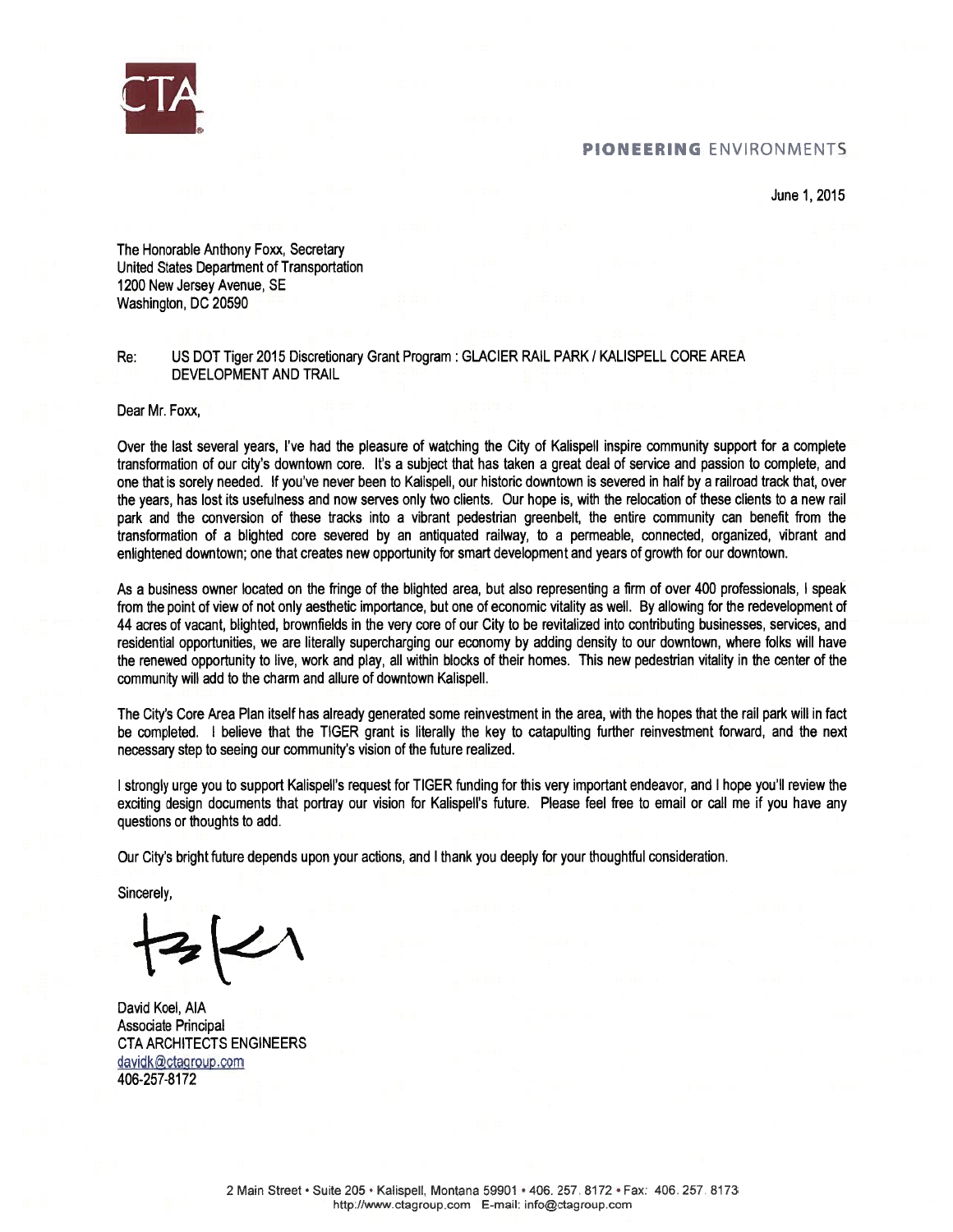

<sup>2</sup> June 2015

Mr. Secretary Anthony Foxx U.S. Department of Transportation 1200 New Jersey Avenue, SE Washington, DC 20590

RE: Glacier Rail Park/Kalispell Core Area Development and Trail

Secretary Foxx:

I am sending this letter in support of the Glacier Rail Park/Kalispell Core Area Development and Trail application, for which the City of Kalispell and the Flathead County Economic Development Authority are requesting National Infrastructure Investments (TIGER VII) grant funding.

The Flathead County Rail Park service area will consist of ALL NW Montana: East to the Continental Divide; West to the MT-ID border; North to Canadian border and South to Ronan and Hot Springs on the Flathead Indian Reservation.

Approval of this grant application will enhance the economic vitality of northwest Montana thereby leading to much needed job creation, diversifying the economy and tax base and most importantly leverages private investment in community redevelopment.

Sincerely,

Rick Blake rick@bigskyinc.com

P.O. Box 700 Whitefish MT 59937 406 863 2201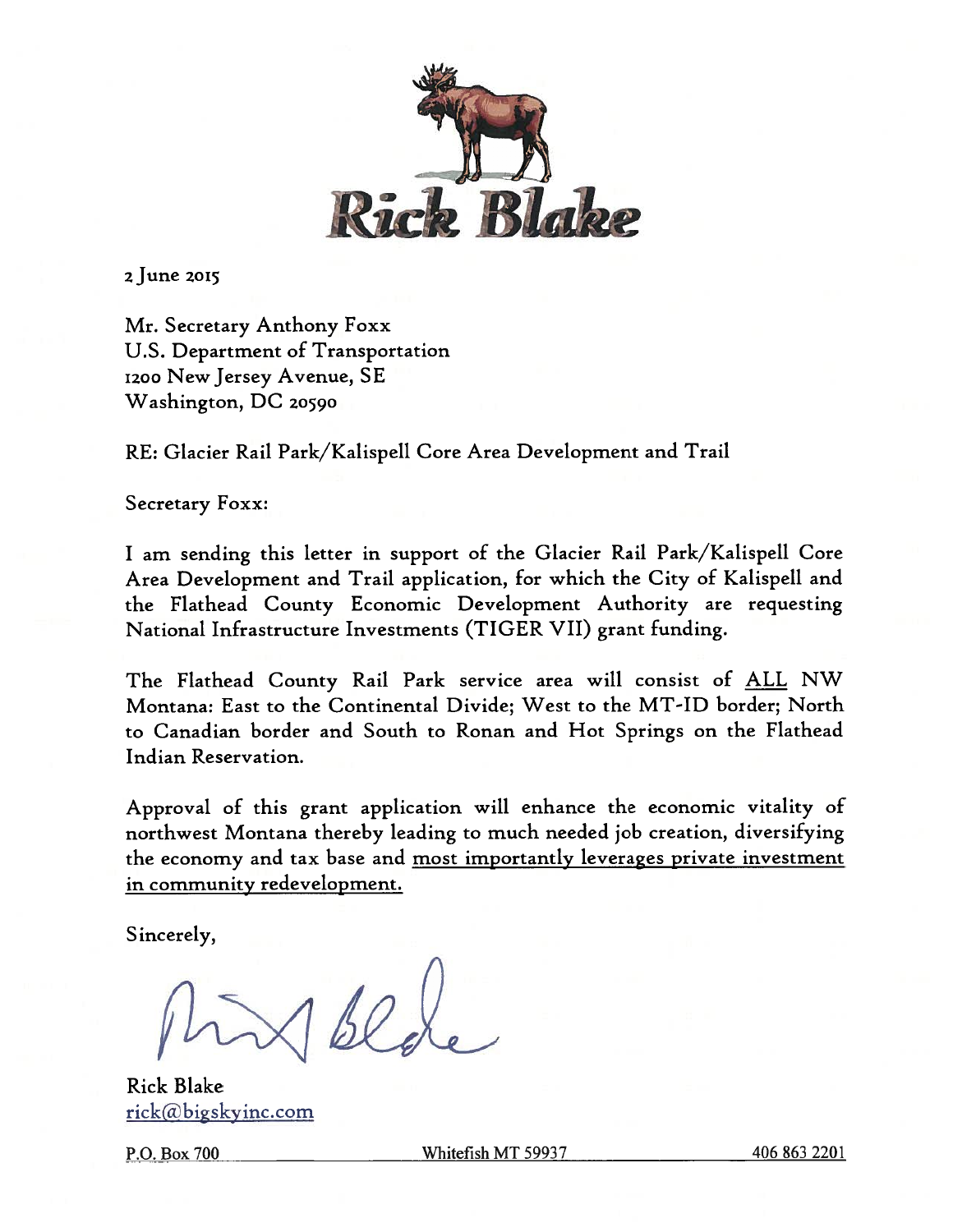June 1,2015

The Honorable Anthony Foxx, Secretary United States Department of Transportation 1200 New Jersey Avenue, SE Washington, DC 20590

Dear Secretary Foxx,

<sup>I</sup> am writing to express support for the Glacier Rail Park-Kalispell Core Area Development and Trail TIGER Grant application. The City of Kalispell and the Flathead County Economic Development Authority (FCEDA) in Kalispell, Montana jointly submit this grant. Allocation of TIGER funds to this project will capitalize on public and private investment by turning a former gravel pit north of the city into a rail-served industrial park. It will transform current downtown railroad tracks into a bike and pedestrian path for increased access to downtown businesses, and leverage public-private partnerships to revitalize the downtown core into an accessible rejuvenated, thriving community. An added benefit to the project is the creation of much-needed jobs and diversification to the city's economic infrastructure.

TIGER support from the United States Department of Transportation (USDOT) for this project capitalizes on established public-private partnerships. This will enable our community to repurpose a vacant gravel pit and industrial property into a rail-served industrial park for local and regional value—added industries, including wood products and agribusinesses. The rail park leverages private investment for community redevelopment while attracting businesses to the area. Additionally, development of the Glacier Rail Park enables two remaining rail-served businesses to relocate from downtown. With those businesses relocated, the City of Kalispell and FCEDA can start enabling their public-private partnerships by redeveloping 44 acres of blighted, brownfield land. This means near total transformation of the core downtown for future generations of residents and visitors.

Perhaps the most exciting component to the project is the transformation of two-miles of railroad tracks running through downtown into a bike and pedestrian path. Kalispell will undoubtedly become a more attractive place to live, work, and play when the transformation occurs. The bike and pedestrian path is a critical component of the whole project as it will add new vitality to the center of the business community. The path adds an alternative transportation corridor to our community, increasing access to the community, educational, and employment opportunities for all citizens. These benefits will especially aid the economically disadvantaged citizens of our community.

Support for the Glacier Rail Park-Kalispell Core Area Development and Trail application would be the catalyst for public and private investment efforts years in the making. Essentially, this project has the potential to transform the entire community. Thank you for your time and consideration.

Sincerely,

Antoni Burkum

Antoine Brockman, Board Member Flathead County Economic Development Authority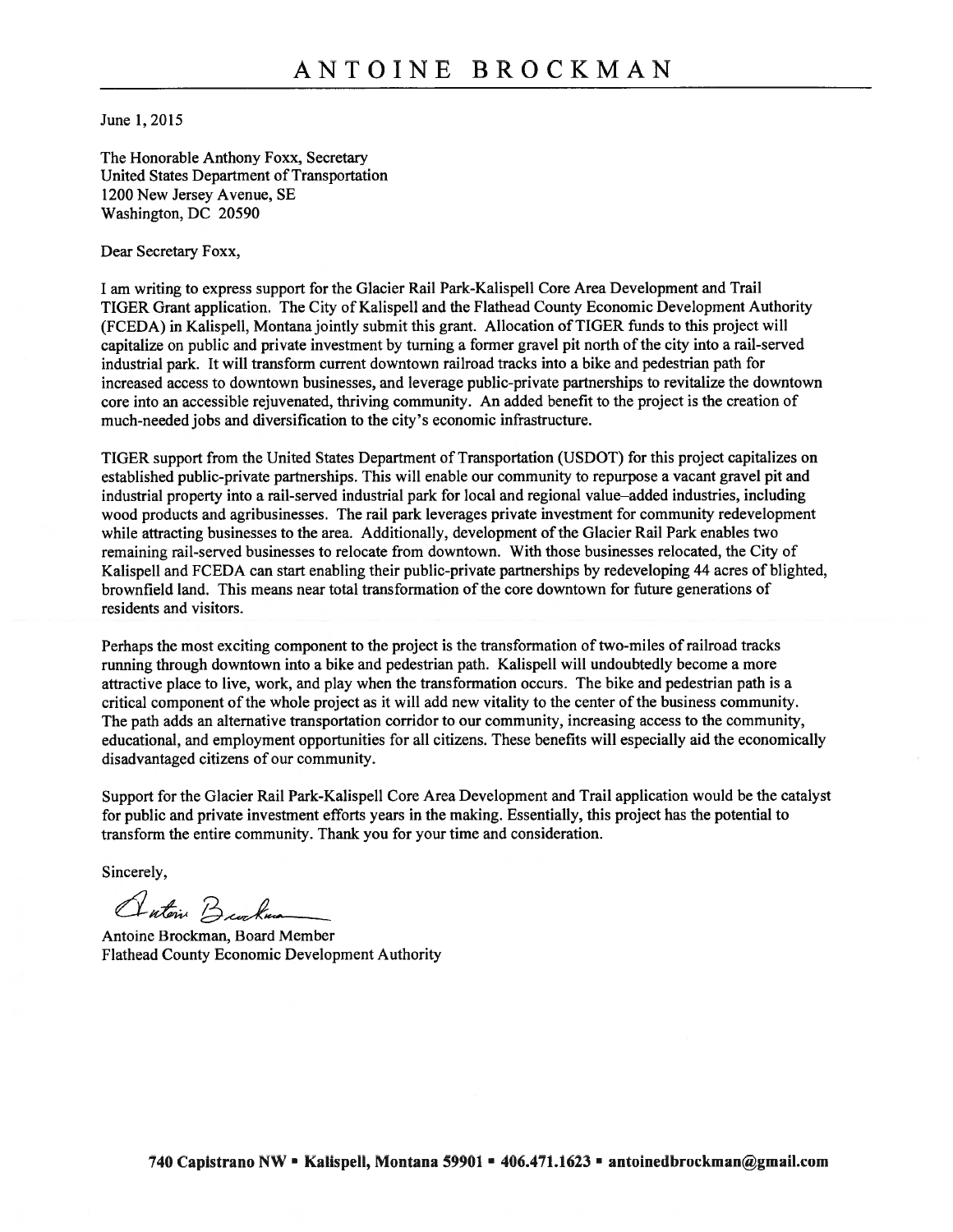June 3, 2015

The Honorable Anthony Foxx, Secretary U.S. Department of Transportation 1200 New Jersey Avenue, SE Washington, DC 20590

RE: Glacier Rail Park/Kalispell MT Core Area Trail -TIGER VII Grant Application

Dear Mr. Hill,

On behalf of Flathead County Economic Development Authority, <sup>I</sup> am sending this letter in support of the Glacier Rail Park/Kalispell Core Area Development and Trail project application, for which the City of Kalispell and the FCEDA are requesting National Infrastructure Investments (TIGER ) grant funding.

The proposed \$21.5M investment in rail, road and utility infrastructure to develop the Kalispell Glacier Rail Park for tenants will leverage the area's access to the BNSF Great Northern Corridor, resulting in business development, job creation and increased rail use. The \$1OM investment of TIGER funds in this existing project will leverage \$11M in funds from private and county funds to bring the property to its fullest potential for economic growth.

TIGER grant funds would accelerate the development of the rail park creating a location for existing businesses to consolidate operations and increase rail traffic use while decreasing truck traffic congestion in downtown Kalispell. The availability of rail-served sites and a trans-loading service provider will encourage new and expanding businesses to increase use of rail for both receiving and shipping product.

Approval of this grant application for an investment in infrastructure will enhance the economic vitality of northwest Montana. The development will encourage businesses to invest in their own growth resulting in the creation of jobs, diversity in the economy and a broader tax base.

Sincerely,

Lyle E. Mitchell Board Member FCEDA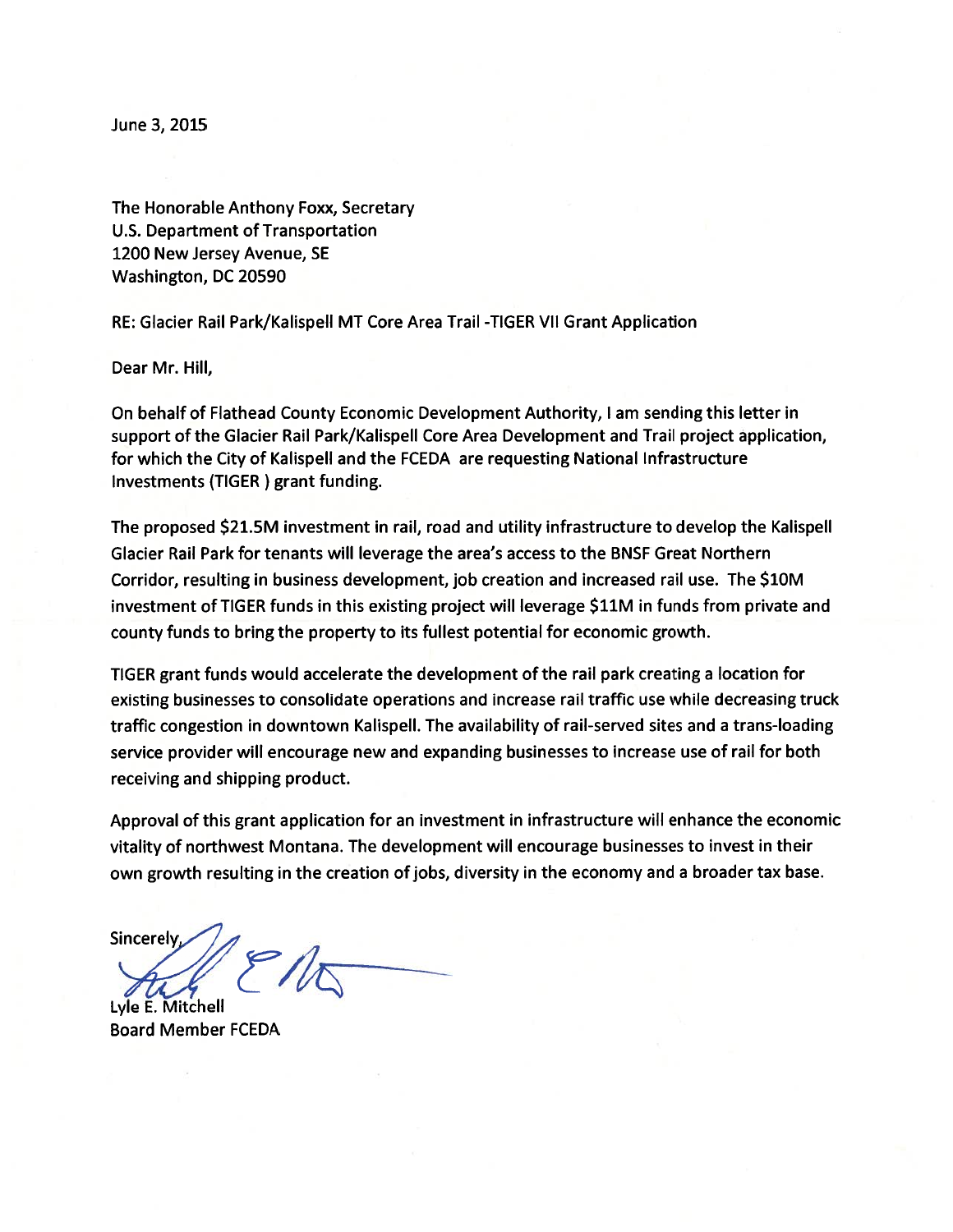RAYMOND JAMES FINANCIAL SERVICES, INC. Member FINRA/SIPC

> 20 2nd Street West Kalispell, Montana 59901 (406) 756-7200 • (800) 756-7020 Fax (406) 756-7220

May 29, 2015

The Honorable Anthony Foxx, Secretary US Department of Transportation 1200 New Jersey Avenue, SE Washington, DC 20590

RE: Glacier Rail Park/Kalispell Core Area Development & Trail

Dear Secretary Foxx,

I am writing to encourage you and the US Department of Transportation to fully suppor<sup>t</sup> the reques<sup>t</sup> for the TIGER funds for the Flathead County Economic Development Authority, and the City of Kalispell, MT. This gran<sup>t</sup> will be utilized to build the new Glacier Rail Park, to dramatically improve the flow of transportation and economic vitality in the Kalispell Core, and to bring much needed green space into the Kalispell Core Area.

Flathead County and the City of Kalispell have recognized for years the need for an industrial rail park and for the removal of the railroad tracks from the downtown business area of Kalispell. Many attempts have been made to make this happen over the last <sup>20</sup> years, but it has been an uphill battle. Through the diligent effort of many partners and supporters, we are close to making this happen and hopefully utilize the award provided by the TIGER funds.

The benefits to securing the funds are multiple; including, the creation of many new jobs, further diversifying the local economy and the tax base, and leveraging private investment in community redevelopment.

As <sup>a</sup> business owner in the community and as <sup>a</sup> private citizen, <sup>I</sup> urge you to suppor<sup>t</sup> the TIGER gran<sup>t</sup> application. It will make <sup>a</sup> monumental difference in our community!

Kind repards, I' 7

Jeannie Luckey, CFP

Securities are offered through Raymond James Financial Services, Inc., Member FINRAJSIPC, an independent broker/dealer, and are not insured by FUIC or any other bank insurance, are not deposits or obligations of the bank, are not guaranteed by the bank, and are subject to risks, including the possible loss of principal.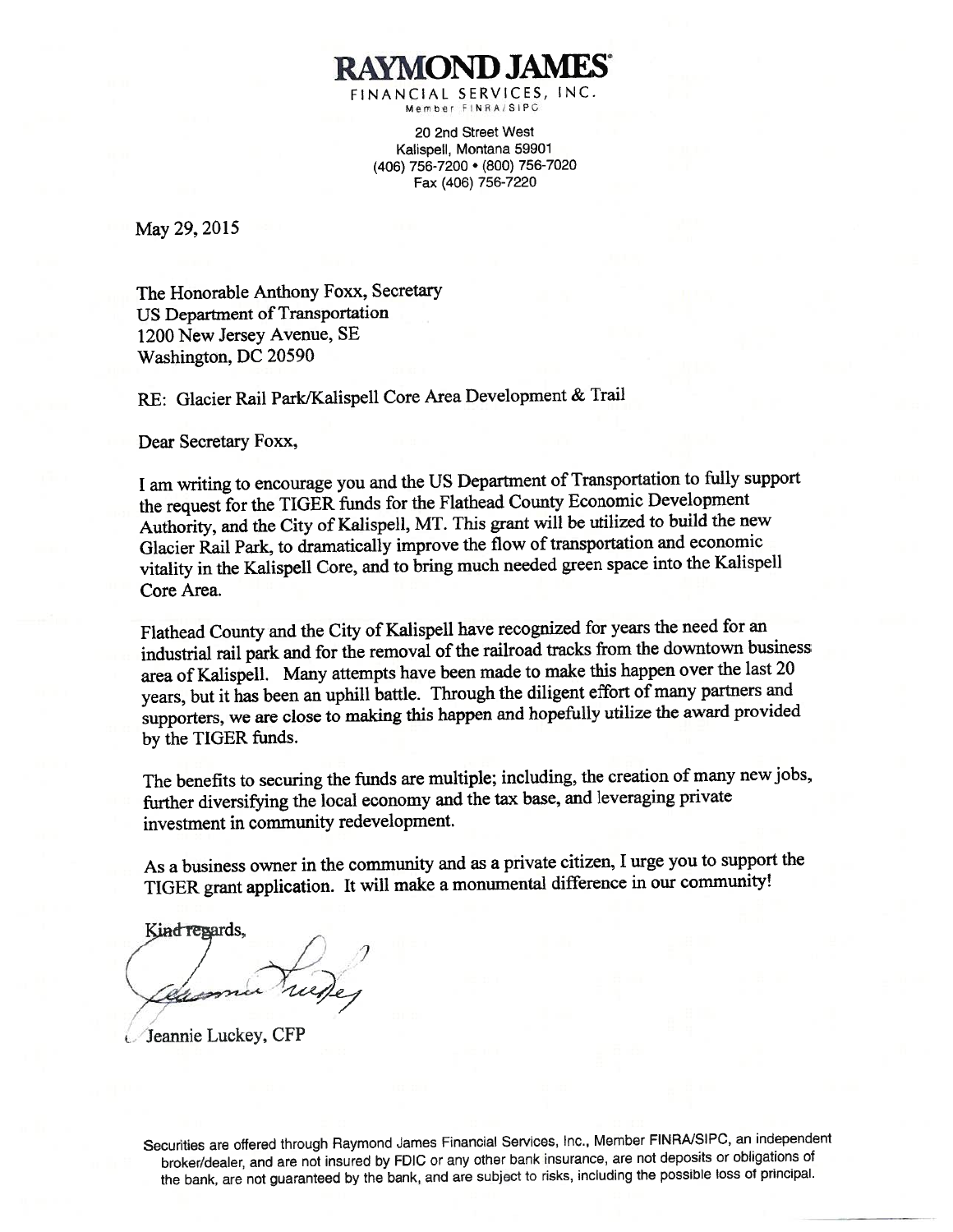

REAL ESTATE 3 RIDGECREST COURT WHITEFISH, MONTANA 59937 · (406) 862-6336 · 1-800-761-2084 · FAX (406) 862-6338 May 26, 201

The Honorable Anthony Foxx, Secretary U.S. Department of Transportation 1200 New Jersey Avenue, SE Washington, DC 20590

RE: Kalispell Trail- FCEDA Rail Park Project TIGER 2015 Grant Application

Dear Mr. Foxx,

As a Real Estate Broker in Flathead County I am writing in support of the "Glacier Rail Park/ Kalispell Core Area Development and Trail" project for which the City of Kalispell and the Flathead County Economic Development Authority are requesting TIGER 2015 funding. The proposed more than \$21,000,000 investment in rail, road, utility infrastructure and multi-use trail to develop the Rail Park and the revitalize the Kalispell Core Area will leverage the area's access to the BNSF rail line and the Great Northern Corridor. This project will result in job creation, economic growth and the more freight movement in the region as well as allow the community to invest in the development of its own resources. A \$10 million investment of TIGER 2015 funds in this existing project will leverage more than \$11 million in private, county and city funds.

Being located 120 miles from an Interstate Highway, Kalispell is an isolated region. The northwest region of Montana is historically a center for the wood products industry, agriculture, mining and the production of aluminum. These industries have been connected to major markets by the Great Northern Corridor and served by the BNSF mainline for over 100 years. As the economy evolves and changes the importance of maintaining that connection to national and international markets continues to be vital to the strength of the regional economy. Construction of the FCEDA Rail Park and the transload operator service provider that will be located there will increase connections for all rural Montana businesses to domestic and international ports, allowing Montana's small businesses, agricultural producers, manufacturers and consumers to efficiently ship and receive goods.

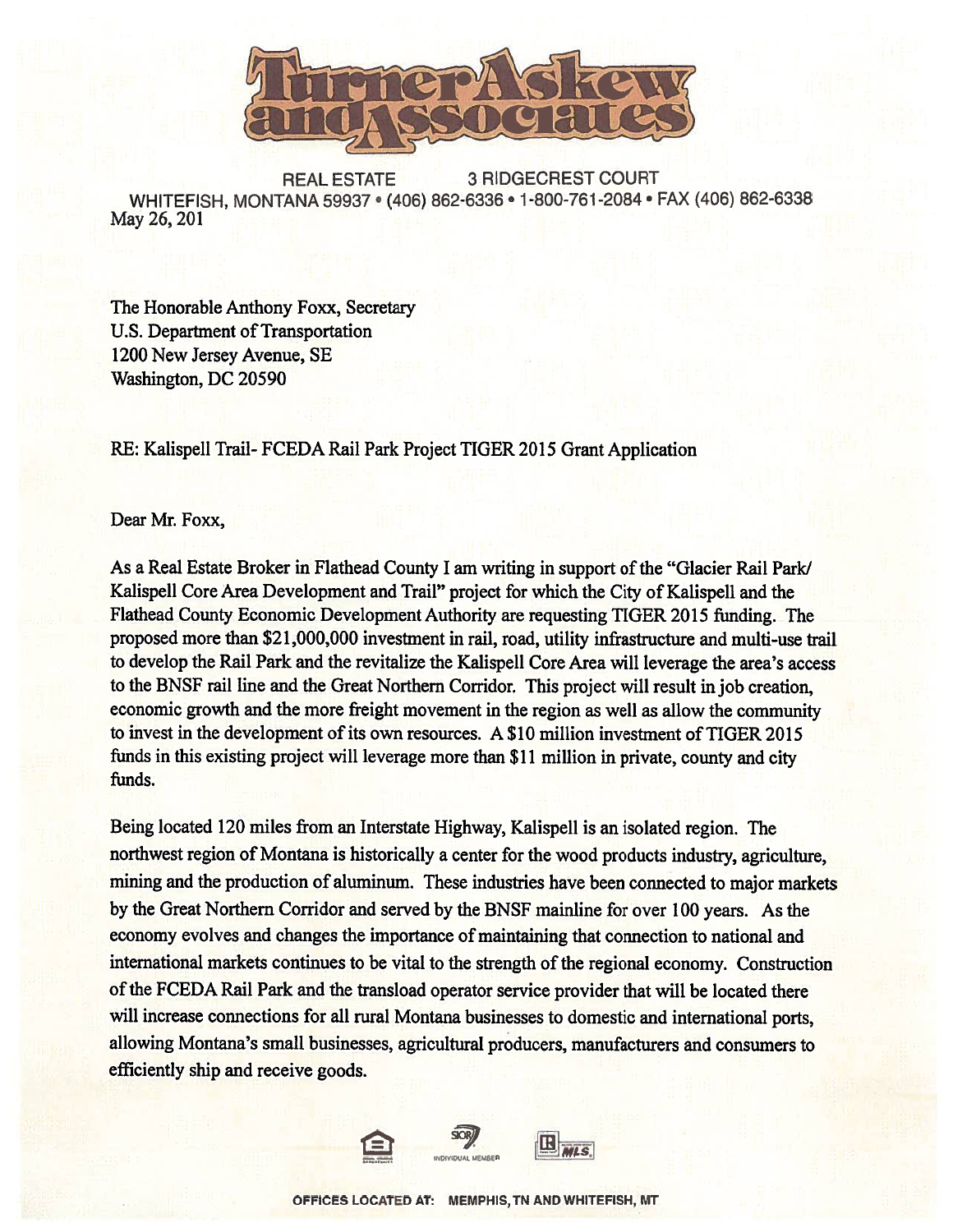The community is in agreement that the removal of the tracks from the center of Kalispell and relocating heavy industry from the Core Area to the Rail Park will spur revitalization of the area, stimulating new investment and job creation. Residents of Kalispell view the Kalispell Core Area project and the Kalispell Trail as a key component to developing the heart of Kalispell into a cohesive and thriving community for the future and are in strong support of it.

This project is the result of more than five years of planning and collaboration between the City of Kalispell, Flathead County, the residents of the Core Area and local businesses. The result of this project coming to fruition are both immediate and long term benefitting the community with job creation, improved infrastructure, an improved quality of life for community residents and a solid investment in the future.

### Sincerely,

W. Turner Askew, President

Turner Askew & Associates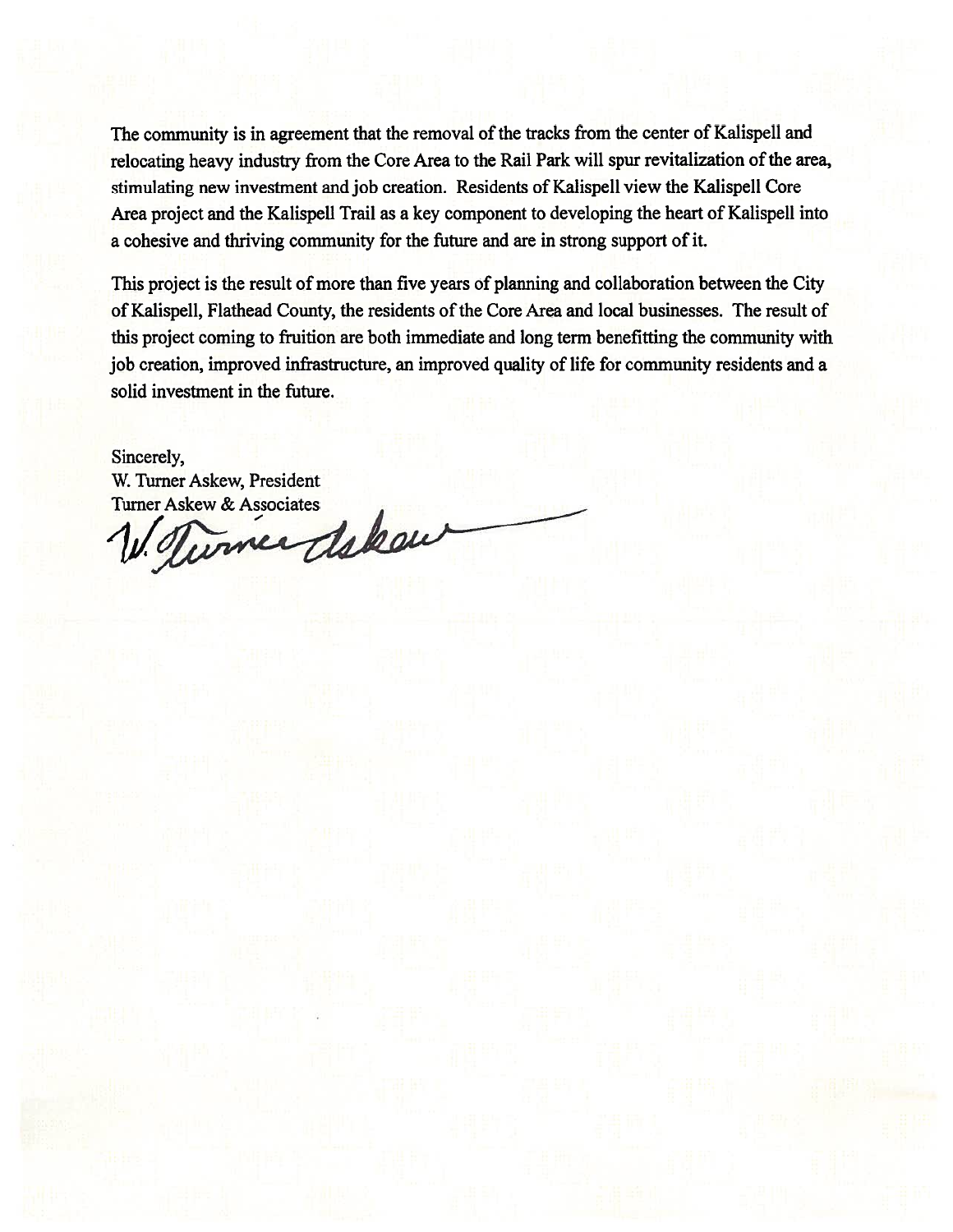

First Interstate Bank 2 Main St. P.O.8ox7130 Kalispell, MT 59904-0130<br>406-751-2500 Fax: 406-751-2560 www.tirstinlerstatebank.com

May 29, 2015

The Honorable Anthony Foxx, Secretary U.S. Department of Transportation 1200 New Jersey Avenue, SE Washington, DC 20590

RE: Glacier Rail Park/Kalispell Core Area Development and Trail

Dear Mr. Foxx,

<sup>I</sup> am writing in support ofthe Glacier Rail Park/Kalispell Core Area Development and Trail project for which the City of Kalispell and the Flathead County Economic Development Authority are requesting TIGER VII funding. The proposed \$21 million public/private investment in rail, road, utility infrastructure and multi-use trail will leverage the area's access to the BNSF rail line and diversify the economy and expand the tax base in Kalispell's Core Area. This project will result increased private investment, job creation, and allow further diversification of the regional economy and tax base. A \$10 million investment of TIGER VII funds in this project will leverage more than \$1 <sup>I</sup> million in private, county and city funds.

Northwest Montana is historically a center for the wood products industry, agriculture, mining and the production of aluminum. These industries have been connected to major markets by the Great Northern Corridor and served by the BNSF mainline for over 100 years. As the economy evolves the importance of maintaining that connection to national and international markets continues to be vital to the strength of the regional economy. Construction of the Glacier Rail Park and the transload service provider that will be located there will increase connections for rural Montana businesses to domestic and international ports, allowing Montana's small businesses, agricultural producers, and manufacturers to efficiently ship and receive goods.

The community is in agreement that the removal of the tracks and relocating heavy industry from the core of Kalispell to the rail park will spur revitalization of the area and stimulate new investment and job creation in new industries for this economically disadvantaged section of the community. Converting the old rail line through the heart of Kalispell into <sup>a</sup> two mile bike and pedestrian trail will create <sup>a</sup> safe, alternative transportation corridor to connect residents of this area of Kalispell to work and education opportunities. TIGER funds will allow for reconstruction ofrail way, access roads, and four complete street connections to be built to better access property and allow for redevelopment of 44 acres of vacant, blighted, brownfields properties creating new vitality in the center of the community.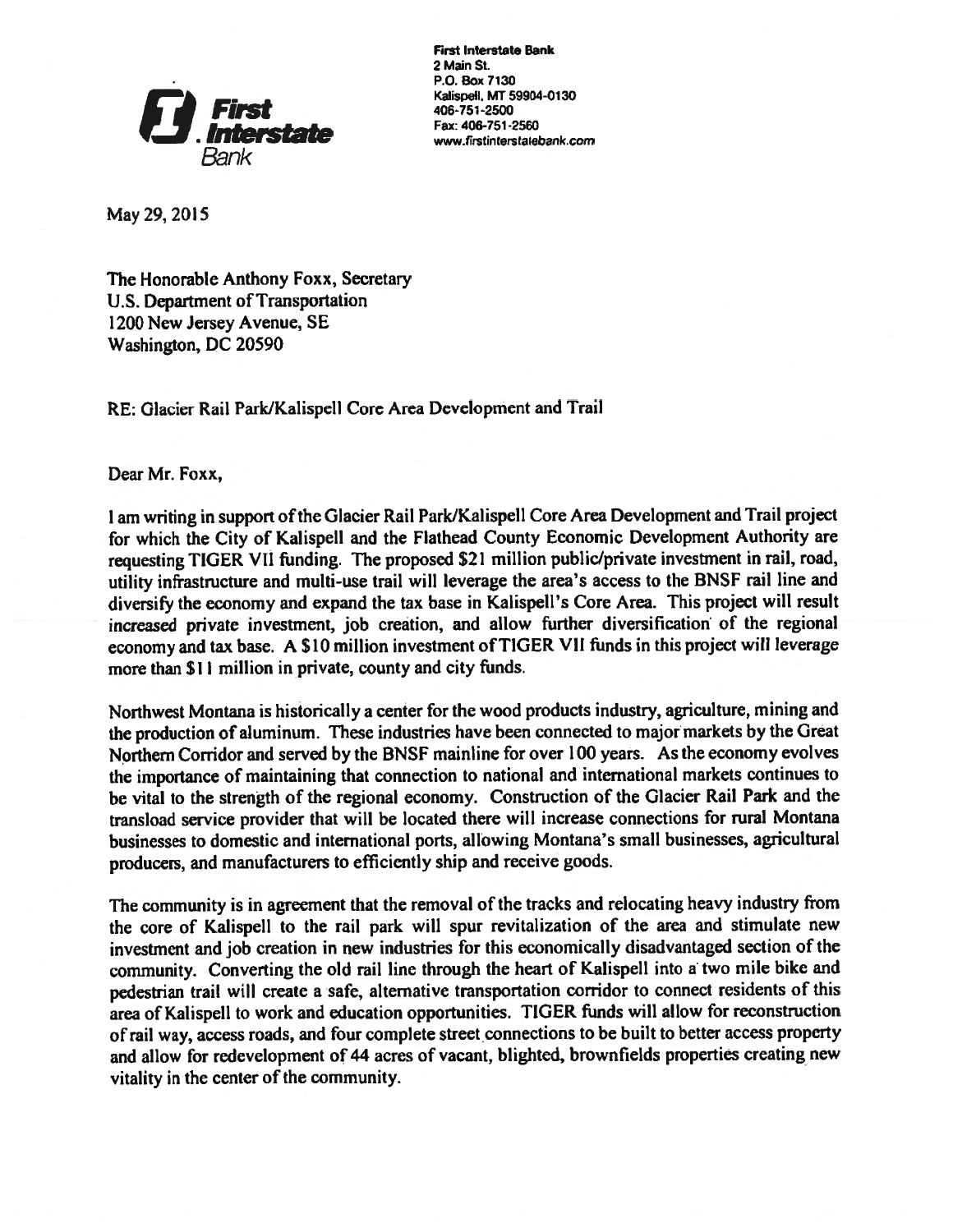This project is the result of many years of planning and collaboration between the City of Kalispell, Flathead County, the residents of the Core Area and local businesses. The results of this project coming to fruition will be both immediate and long term, benefitting the community with job creation, upgraded infrastructure, and improved quality of life for community residents.

Sincerely,

 $M P. 2/$ 

Vice President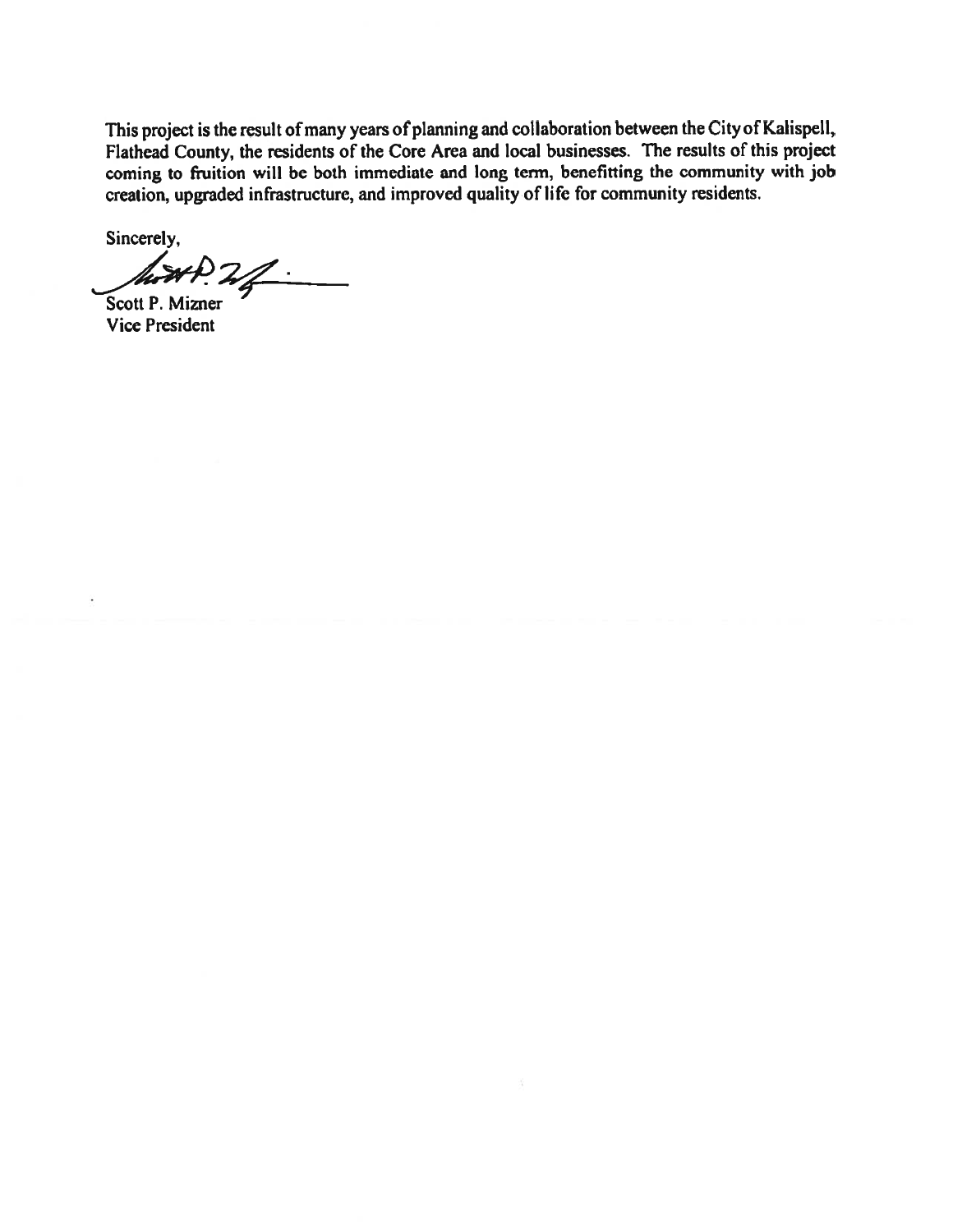

**KALISPELL** 85 North Main Street Kalispell, Montana 59901.

Tel 406.755.9999

The Honorable Anthony Foxx, Secretary Fax 106.755.1534 United States Department of Transportation and the Communication of the Communication of Transportation nurs and the Communication of Transportation 1200 New Jersey Avenue, SE Washington, DC 20590

Re: Glacier Rail Park/Kalispell Core Area Development and Trail

Dear Mr. Foxx,

On April 22, 2014 <sup>I</sup> wrote to you in support of the above mentioned Glacier Rail Park for which the City of Kalispell and the Flathead County Economic Development Authority had requested TIGER VI funding. Unfortunately TIGER funding was not received and another year has come and gone.

As a current executive board member of Montana West Economic Development, which works closely with the above mentioned entities, <sup>I</sup> can personally attest to the significant amount of work which has been put into developing a project which has leveraged Private Investment in Community Redevelopment for the Diversification of our Economy and Tax Base while looking to create jobs in an isolated region of North Western Montana.

As <sup>I</sup> am sure you are aware from the application for funding, this project will provide for a rail served industrial park at a reclaimed gravel pit within the City of Kalispell. Plans call for the conversion of an existing rail line into <sup>a</sup> pedestrian friendly path that will connect the east and west sides of Kalispell creating <sup>a</sup> safe alternative transportation corridor. In addition, the project will allow for the re development of 44 acres of vacant, blighted brownfields properties creating <sup>a</sup> new vitality within our core district.

This project is the result of five years of planning and collaboration between the City of Kalispell, Flathead County, residents and local businesses. It is my hope you wilt vote in favor of this tremendous project.

Sincerely,

Pierre Kaptanian Market President

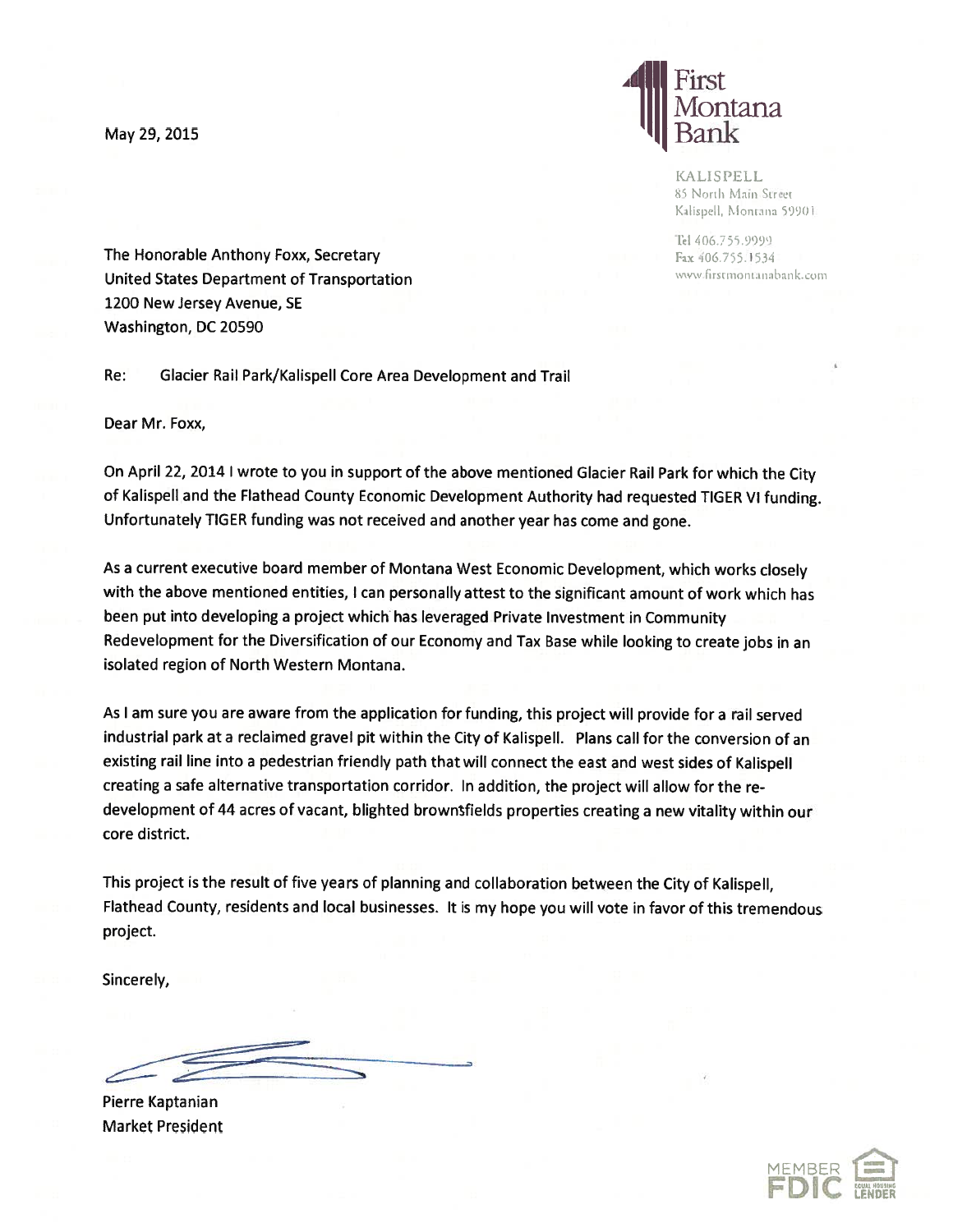

Valley Bank - Belgrade / Ennis

A Family of Community Banks Proudly Serving Montana for More Than 110 Years

May 28, 2015

The Honorable Anthony Foxx, Secretary U.S. Department of Transportation 1200 New Jersey Avenue, SE Washington, DC 20590

RE: Glacier Rail Park/Kalispell Core Area Development and Trail

Dear Secretary Foxx,

Flathead Bank is writing in support of the Glacier Rail Park/Kalispell Core Area Development and Trail project in which the City of Kalispell and the Flathead County Economic Development Authority is requesting 2015 TIGER Discretionary Grant funding. The proposed \$21 million investment in rail, road, utility infrastructure, multi-use trail and complete road connections will develop the Rail Park and revitalize the Kalispell Core Area, leveraging the area's access to the BNSF rail line and the Great Northern Corridor. This project will also result in job creation, economic growth and more freight movement in the area. A \$10 million investment of TIGER 2015 funds in this existing project will leverage more than \$11 million in private, county and city funds.

This project supports the mission of economic development by enhancing the region's economic base and fostering job creation in the Flathead Valley in two ways. It creates shovel-ready sites that can be promoted to expanding businesses and to attract new businesses. The region has long been supported by the traditional industries of agriculture, wood products and manufacturing. As those industries change and the economy evolves, it is important to invest in the infrastructure that connects industry to national and international markets. Flathead County is 120 miles from the nearest Interstate highway, but the BNSF' line runs directly through the county and is part of the Great Northern Corridor. This line is currently an under-utilized resource, but the FCEDA Rail Park and the proposed trans-load facility will allow many more businesses access to the rail line to and reach markets on the west coast, Canada and in the Great Lakes Region.

The project also improves the local transportation system, making a significant investment that will benefit the community for decades.

Flathead Bank/Blgfork Flathead Bank/Lakeside Flathead Bank/Kalispell Valley Bank/Belgrade Valley Bank/Bank/Lee & Mank of Glacier County<br>800 Grand Drive 7265 Highway 93 120 Hutton Ranch Road 98 North Broadway 118 Williams S 406-637-1600 406-844-2635 406-388-4283 406-682-3124 406-388-9550 496-873-2265

800 Grand Drive 7265 Highway 93 120 Hutton Ranch Road 98 North Broadway 118 Williams Street 205 West Madison Avenue 24 East Main Street 205 West Main Street 205 West Main Street 205 West Main Street 205 West 2000 120 P.O. **"With P.O. Box 308 P.O. Box 769 Realispell, MT 59901 P.O. Box 106 P.O. Box 1059 P.O. Box 106 P.O. Box 2000** Blgfork, MT 59911 LakesIde, MT 59922 406-7524050 Belgrade, MT 59714 Ennia, MT 59T29 Belgrade, MT 59714 Cut Bank, MT 69427

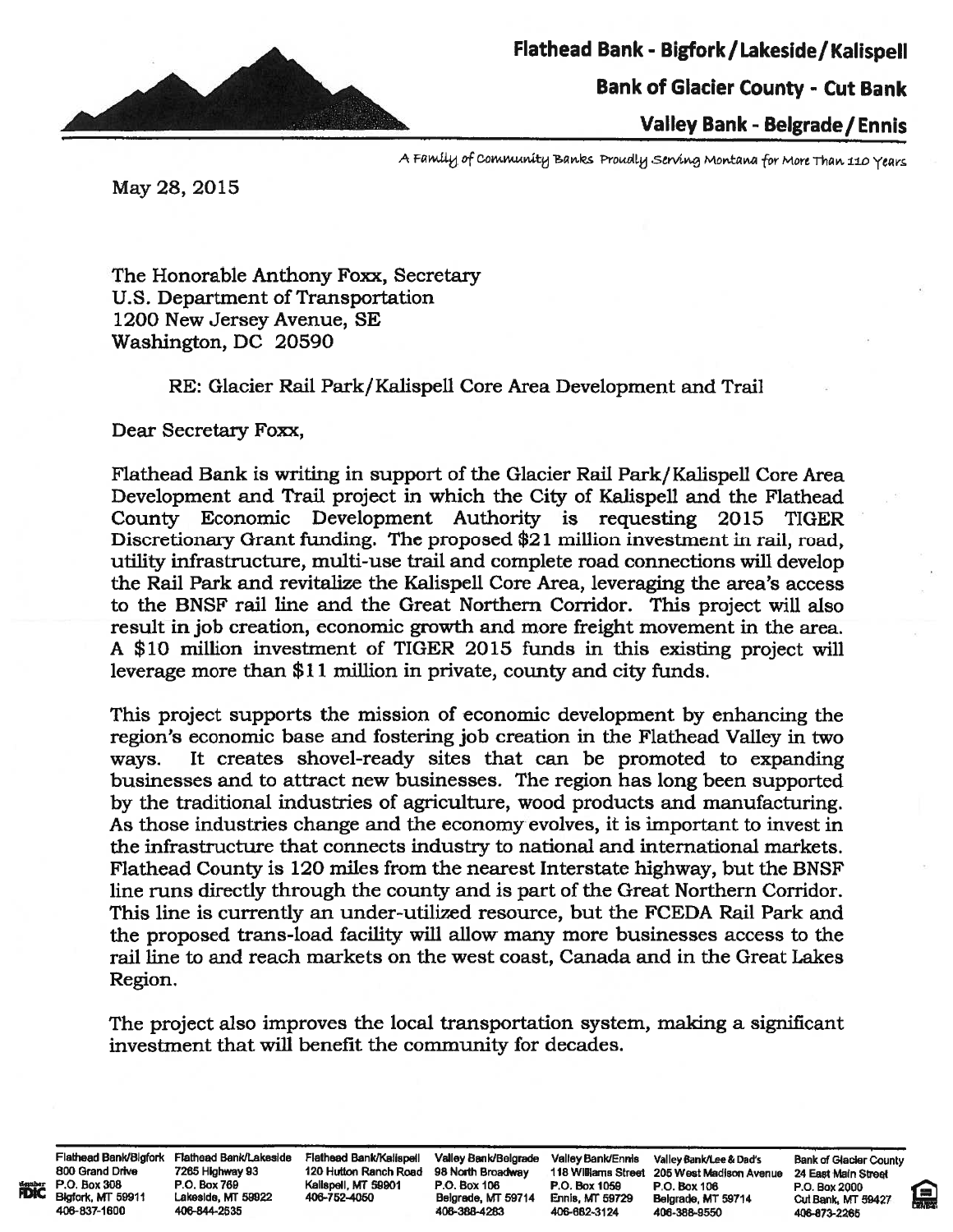- It would remove a significant barrier to north-south pedestrian and vehicle traffic in Kalispell. Presently there are only 6 crossings along this almost 2 mile corridor through the heart of our downtown.
- It would serve to connect the east side of Kalispell with the west side of Kalispell via a safe pedestrian route.
- It would be instrumental in allowing redevelopment to occur in downtown Kalispell.
- It would connect the unincorporated community of Evergreen on the east side of Kalispell with Kalispell proper.
- Finally, it would connect Woodland Park, the largest park in Kalispell, and the Willow Glen Trail (3 miles on the east side) with the Somers to Kila trail system. This trail systems consists of 22 miles and connects the communities of Somers, Kalispell and Kila.

This project results from five years of planning and collaboration between the City of Kalispell, Flathead County, residents and local businesses. Taken as a whole, the project is transformative and is a model for high level, meaningful public involvement and an appropriate federal investment. This regional collaborative project that reaches across political jurisdictions, has created public-private partnerships, creates safer traffic conditions for residents and furthers economic growth through the expansion of international trade. The community has worked at every step to find solutions to its challenges of making our region viable and livable for future generations.

Sincerely,

n R. Hanson, PhD sident & CEO Flathead Bank

Flathead Bank/Eigfork Flathead Bank/Letoside Flathead Bank/Geispell Valley Bank/Beigrade Valley Bank/Ennis Valley Bank/Lee & Dad's Bank of Glacier County<br>800 Grand Drive 7265 Highwey 93 120 Hutton Ranch Road 96 North Broad 800 Grand Drive 7288 Highwey 93 120 Hullon Ranch Road 98 North Broadway 118 Williams Street 206 West Madison Avanue 24 East Main S<br>P.O. Box 208 P.O. Box 769 R.O. Box 104 P.O. Box 106 P.O. Box 106 P.O. Box 106 P.O. Box 200 Plathead Bank/Bigfork Flathead Bank/Lekeside Flathead Bank/Kelispell Valley Bank/Beigrade Valley Bank/Emils Valley Bank/Leke18dof Bank of Glacier County<br>200 Grand Drive 7265 Highway 93 120 Hutton Ranch Road 96 North Broadw Bigrofx, MT 59911 Lakeside. MT 59922 406-752-4050 Belgrade. MT 99714 Bunts. MT 69729 Belgrade. MT 69714 Cut Bank MT 69427<br>406-637-1600 406-844-2535 406-782-408 406-388-4283 406-682-3124 406-388-9550 406-673-2265 405437500 4064442669 4064444283 406.5824124 4064449650 406.873'2265

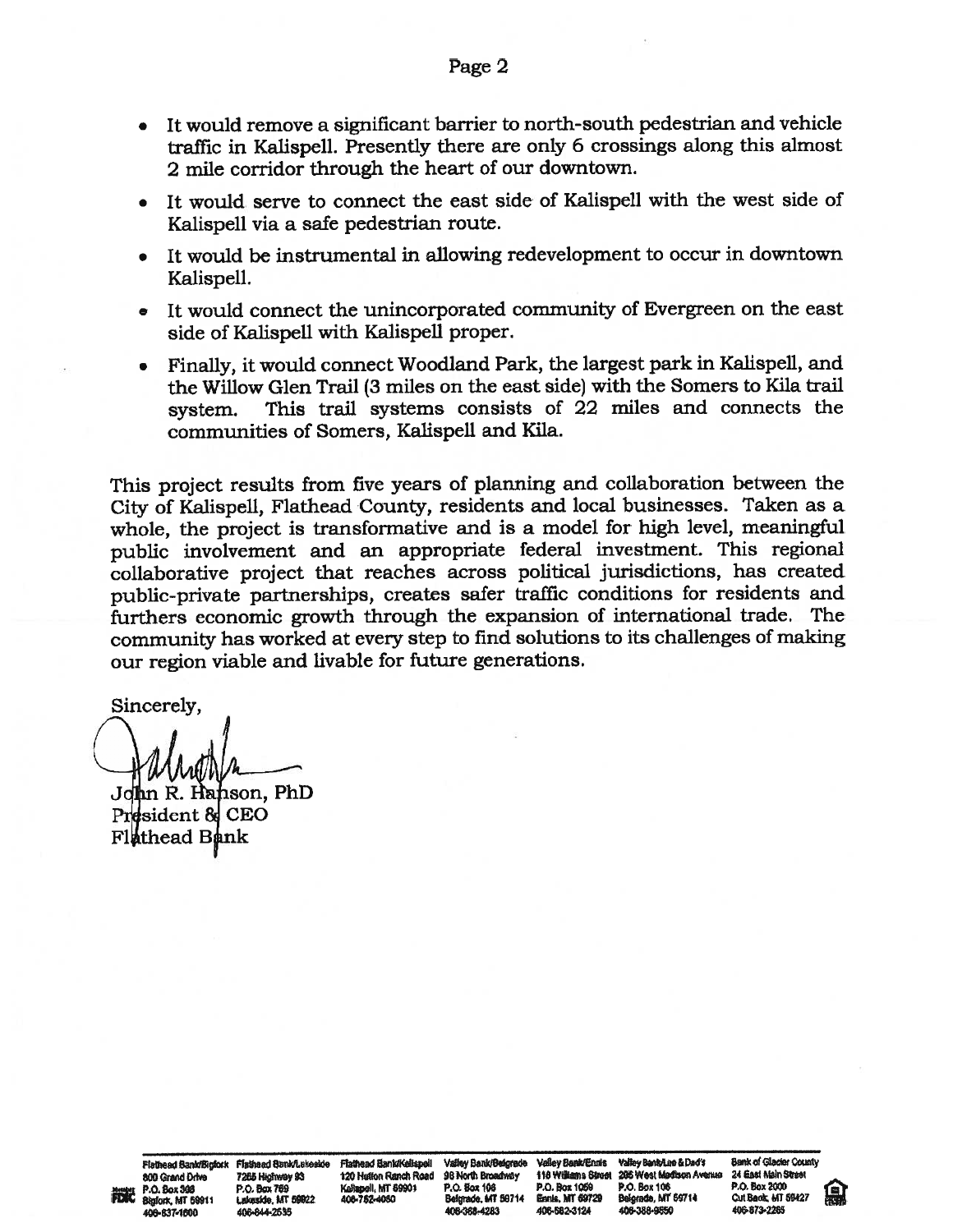# Flathead Electric Community...Integrity...Reliability

June 5, 2015

The Honorable Anthony Foxx, Secretary U.S. Department of Transportation 1200 New Jersey Avenue, SE Washington, DC 20590

#### Dear Secretary Foxx,

Flathead Electric Cooperative is a not-for-profit organization that serves all Flathead Valley residents and businesses. One of our organization's core principles is supporting economic development in our community. We want to express our support of the Glacier Rail Park/Kalispell Core Area Development and Trail project. Based on the tangible community benefits, we hope that you will grant the request from the City of Kalispell and the Flathead County Economic Development Authority for the \$10 million in Transportation Investment Generating Economic Recovery (TIGER VII) grant funding.

This \$21 million project supports construction of road, rail, and trail and showcases why rural public/private partnerships are the best options for communities across Montana and the country. The City and County have worked for years with BNSF Railway, Watco Companies, and Mission Mountain Railroad to engineer the rail and operation plans for the park. Direct financial and inkind contributions to this project set it apart from others. Through local efforts, the non-federal match to this TIGER grant request is \$11 million. This demonstrates long term planning and preparation by both municipal and county government as well as concerted partnership building by a rural Montana community with limited public resources.

The Glacier Rail Park/Kalispell Core Area Redevelopment and Trail project has been the result of inclusive local planning and enjoys full community support. The goals of this project have always been based on creating positive opportunities for all parties involved. This move will allow for enhanced business growth, create rail-industry business attraction to the region, and improve the viability of the existing railroad corridor.

The development of a multi-use trail in place of railroad tracks would allow for walkability and safe pedestrian access to downtown and Core area businesses as well as propel job creation and economic growth and vitality for our community.

Thank you for your consideration and support of this collaborative and beneficial community project.

Sincerely,

arb C

Mark Johnson General Manager

2510 U.S. Highway 2 East, Kalispell MT 59901 406.751.4483 or 800.735.8489

121 West 4<sup>th</sup> Street, Libby, MT 59923 406.293.7122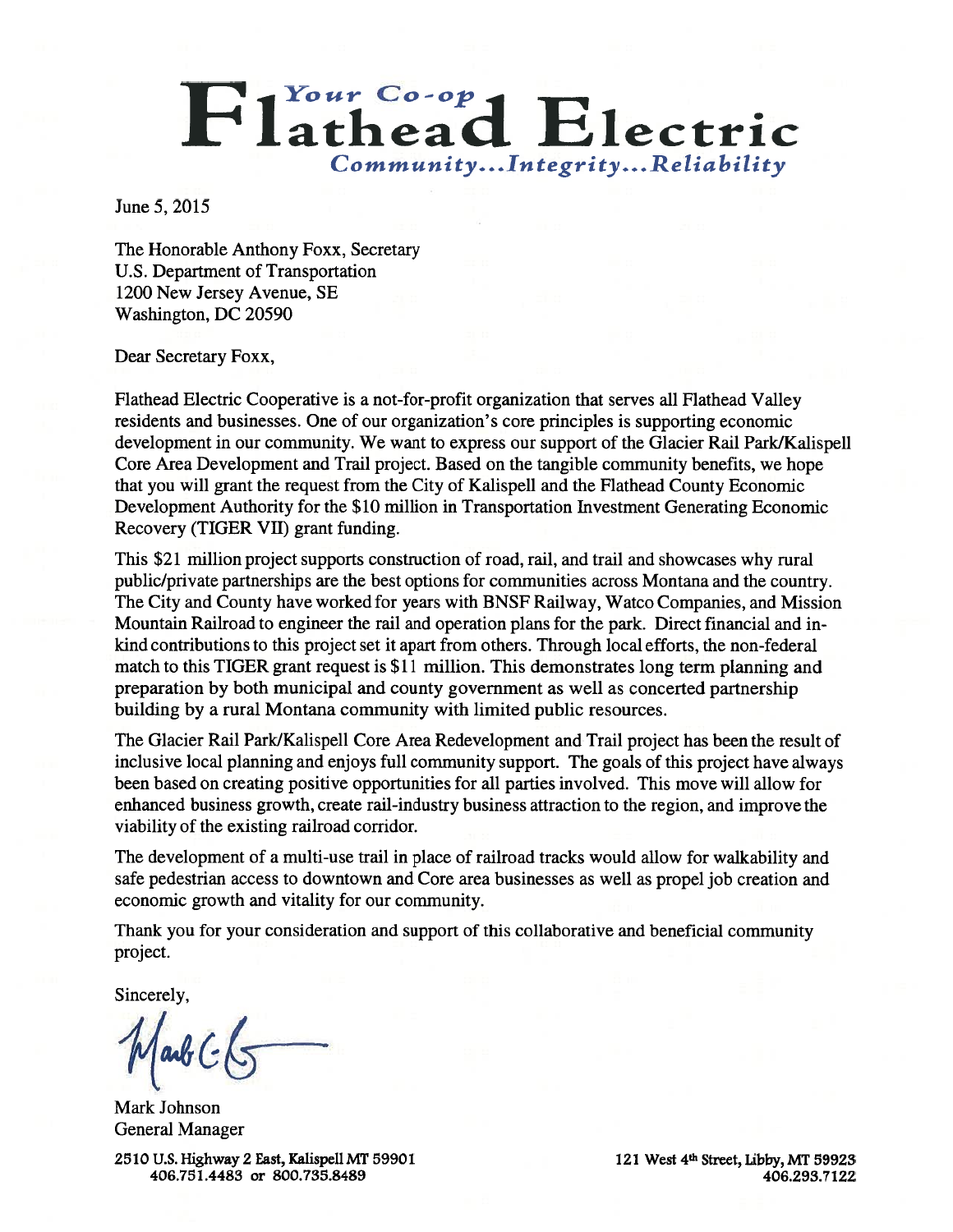

info@kalispellbrewing.com  $\blacksquare$  412 Main Street • PO Box 1886 • Kalispell, MT 59903  $\blacksquare$  www.kalispellbrewing.com

406.756.2739 **c** f 406.756.2740

May 26, 2015

The Honorable Anthony Foxx, Secretary U.S. Department of Transportation 1200 New Jersey Avenue, SE Washington, DC 20590

Dear Secretary Foxx,

<sup>I</sup> write in support of the Glacier Rail Park/Kalispell Core Area Development and Trail project for which the City of Kalispell and the Flathead County Economic Development Authority are requesting \$10 million in Transportation Investment Generating Economic Recovery (TIGER VII) grant funding.

As the owner of a downtown Kalispell business that has been recognized as one of the Montana State Governor's Main Street Montana Leaders, <sup>I</sup> believe that the funding TIGER VII would provide our community would be the catalyst for enduring change for our distressed downtown and Core areas.

The development of a multi-use trail in place of railroad tracks would allow for walkability and safe pedestrian access to downtown and Core area businesses as well as propel job creation and economic growth and vitality for our community.

As a downtown business owner and equally as important, a Kalispell community member, <sup>I</sup> wholly support this project and continue to support the City of Kalispell in their efforts to strengthen our downtown and Core Area.

Kindest Regards,

Maggie Doherty Owner and Operator Kalispell Brewing Company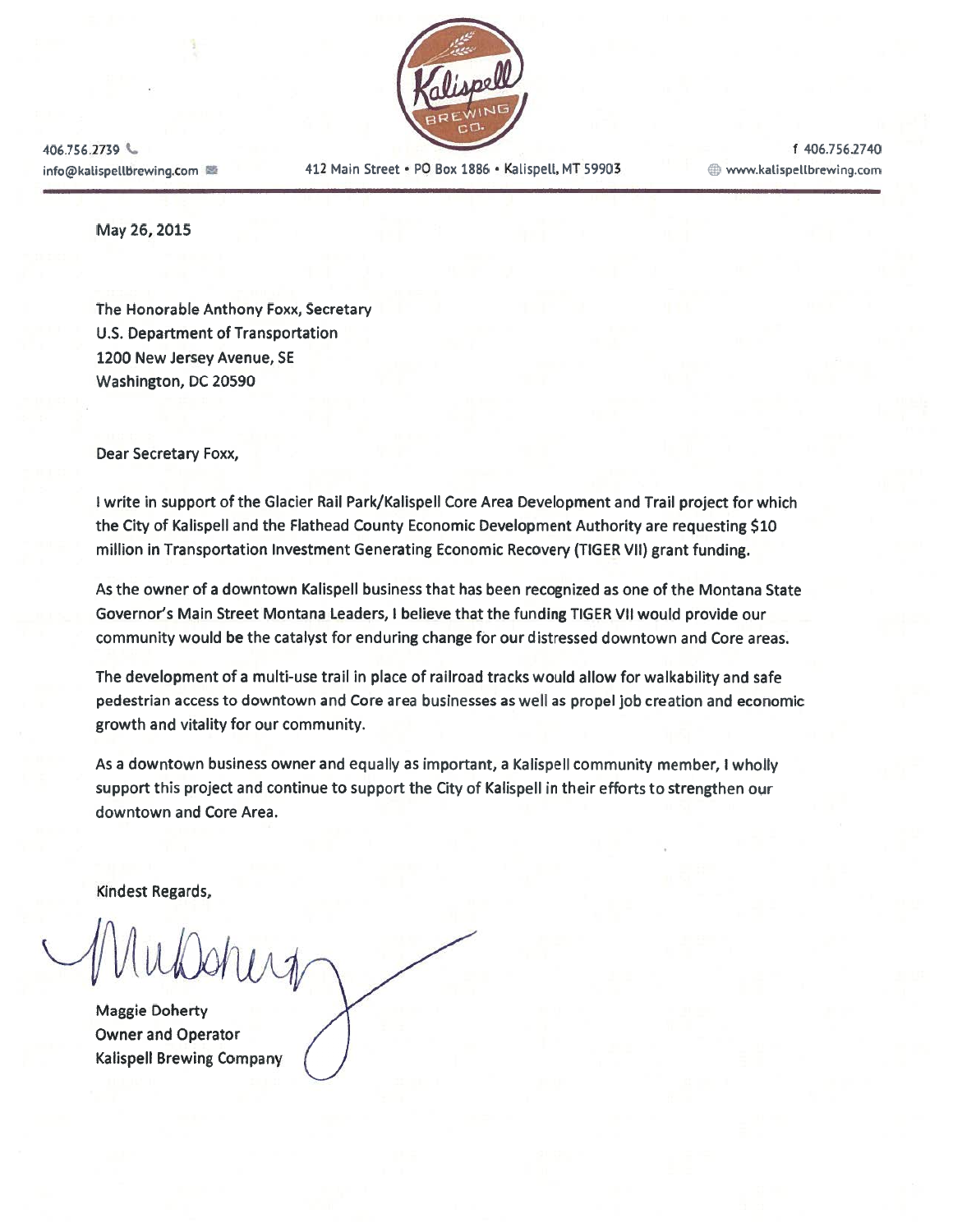

702 EAsT IDAHO STREET FAX: (406) 752-4708 — WWW.LCSTAFFING.COM

June 1, 2015

The Honorable Anthony Foxx, Secretary United States Department of Transportation 1200 New Jersey Avenue, SE Washington, DC 20590

RE: Glacier Rail Park/Kalispell Core Area Development and Trail

Dear Mr. Foxx:

The Glacier Rail Park and Kalispell Core Area Development and Trail project is to build a new Rail Park at a reclaimed gravel pit east of Kalispell, allowing the move of rail-service for Kalispell's last rail-served businesses to the rail park. This will provide ability to convert the old rail line through Kalispell into a 2 mile bike and pedestrian trail, creating a safe alternative transportation corridor that connects citizens of this economically disadvantaged section of the community to work and education opportunities, as well as allowing redevelopment of 44 acres of vacant, blighted, brownfields properties creating new vitality in the center of the community.

At LC Staffing, we are celebrating our 30<sup>th</sup> year of doing business in Kalispell, Montana. We employ more than 450 people in the Kalispell area, and almost 700 state-wide. We partner with hundreds of local businesses to provide qualified, quality employees for their job opportunities.

LC Staffing is located just north of the current rail line that this project would convert into a bike and pedestrian trail. Removing the tracks and putting in trail would allow more job candidates the ability to get to our business via bike or by walking. This redevelopment in the center of Kalispell is also likely to stimulate investment and create job opportunities for more people in our community.

We would greatly appreciate your support of this project by supporting the approval of the TIGER request for \$10 million to fund railroad track at, and access road to, the new rail park; and then to construct the 2-mile trail and 4 complete street connections to be built in Kalispell's Core Area

Kind Regards,

Maria Skonord

Maria Skonord, MS, PHR Vice President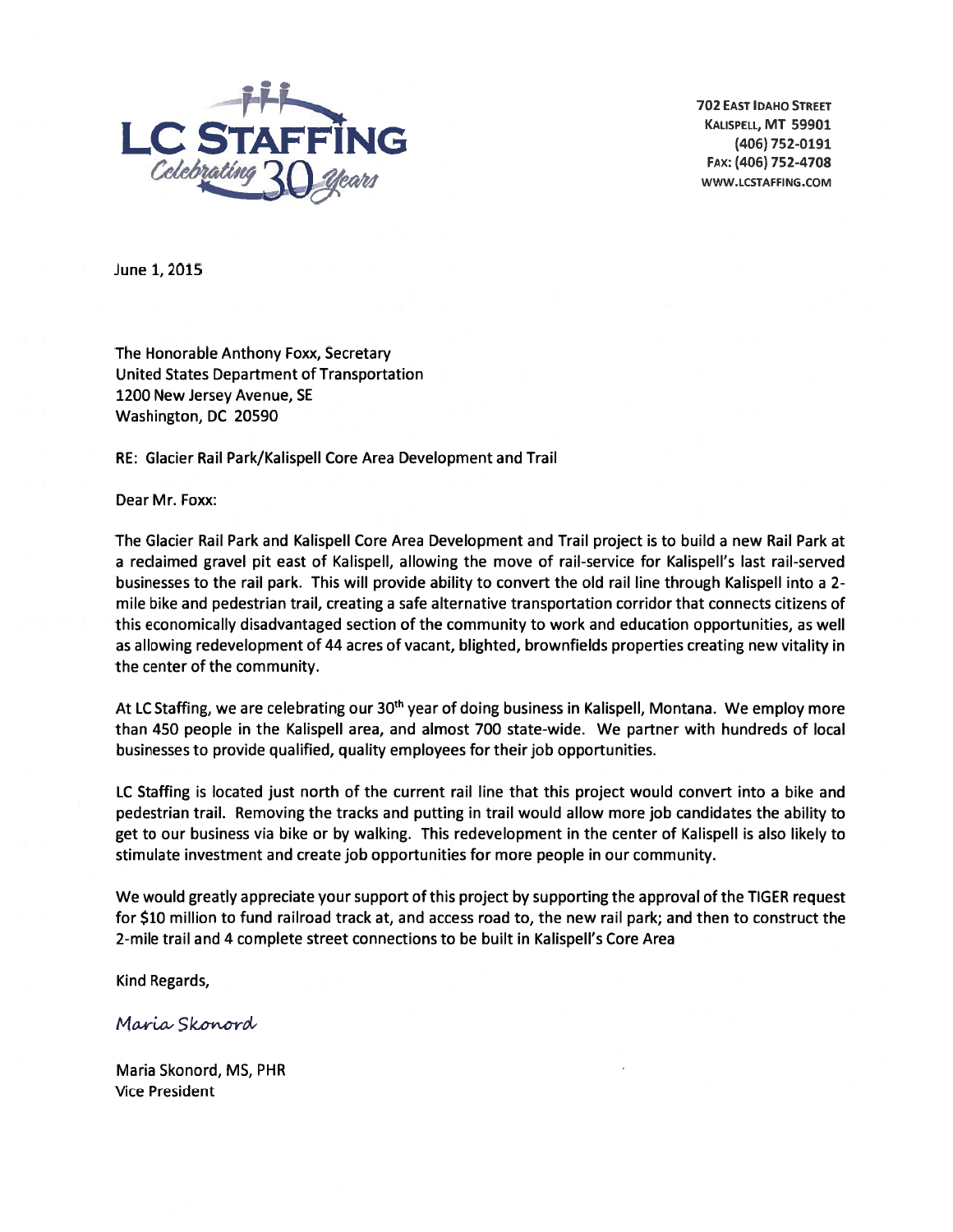

www.wheatonscycle.com

## 214 1st Ave West ~ Kalispell, MT 59901 ~ Phone (406) 257-5808 ~ Fax (406) 257-7669

The Honorable Anthony Foxx, Secretary United States Department of Transportation 1200 New Jersey Avenue, SE Washington, DC 20590

Honorable Secretary,

<sup>I</sup> am writing you in support of the City of Kalispell receiving the US DOT TIGER 2015 Discretionary Grant for the "Glacier Rail Park and Kalispell Core Area Development and Trail" project. The downtown business area would greatly benefit from the conversion of the down town corridor from a section of railway to a bicycle and walking path for esthetic, safety, and utilization reasons.

Esthetically the downtown Kalispell area keeps with fairly consistent theme. We have a fairly traditional "main street" esthetic with brick buildings and small business. Running all the way from the existing bike path on the edge of town, across downtown with a perpendicular crossing of Main Street, and connecting two city parks is a single rail line with a few spurs. With the railway running next to the two city parks and crossing through the Kalispell neighborhoods including Main Street you can't help but notice the eyesore that is the all but abandoned tracks. A well done walking and cycling path would greatly improve the overall look and feel of downtown Kalispell.

Converting the unused railway through downtown to bike and walking path would greatly improve the safety of the downtown area for commuters and users of the city parks which the railway passes. As it is presently, the unused section of railway is often home to at least a few transients. Due to the fact that this area is seldom frequented, it becomes and easy place for the transient community to reside. As mentioned above the railway connects a residential neighborhood to two city parks. If the railway were to be converted to a bicycle and walking path, Kalispell would not only benefit from providing a safe way to commute and visit our parks by foot or bicycle, but would also help make the north end of two city parks even safer in parents' eyes.